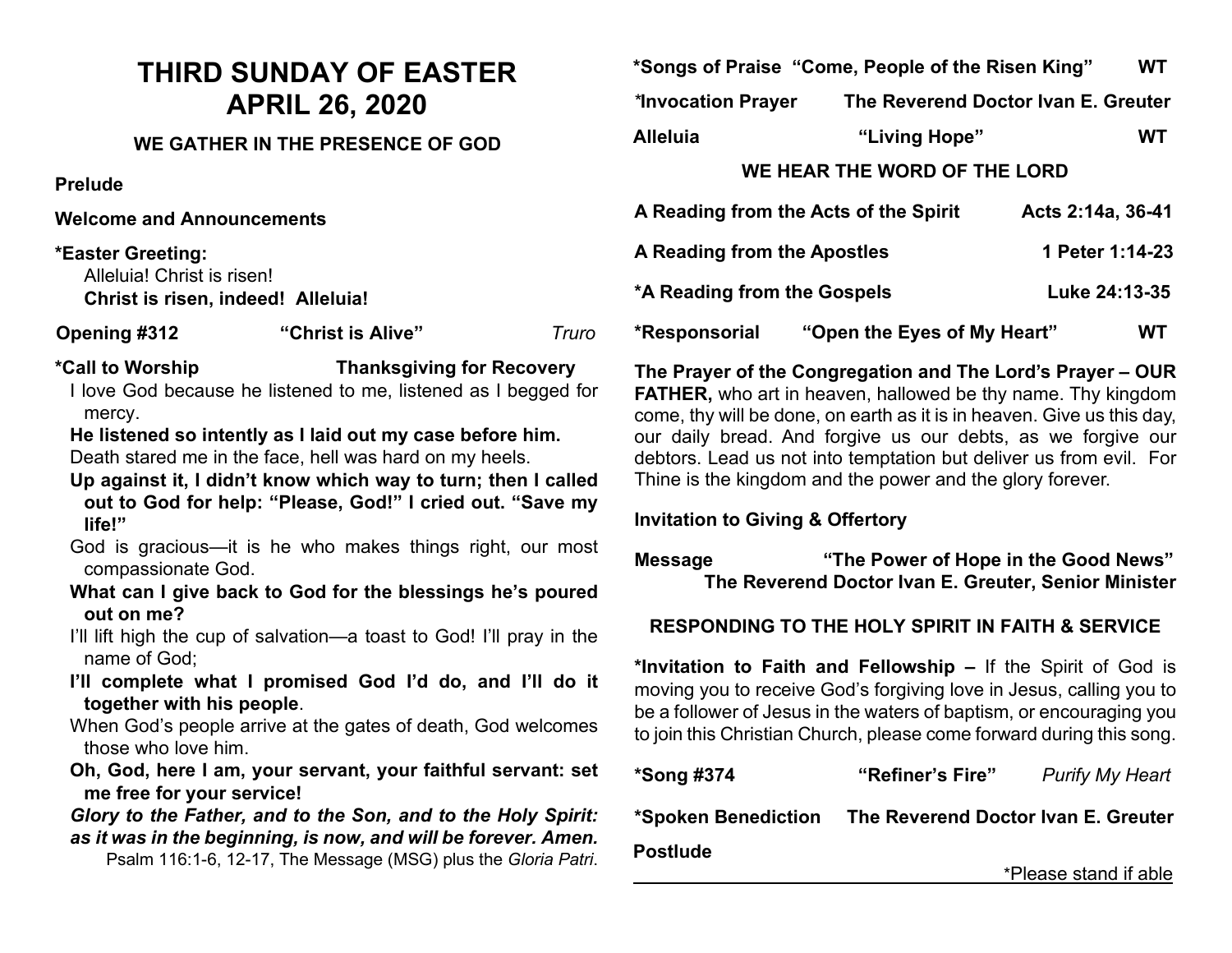**EASTERTIDE SEASON –** Eastertide (or the Easter Season) is a 50-day festal season in the Christian church focused on celebrating the Resurrection and the post-Resurrection appearances of Jesus Christ to his many disciples. Eastertide begins at sunset on the eve of Easter and ends on Pentecost, the day we celebrate the outpouring of the Holy Spirit and the birth of the Church (Acts 2). The color of the season is white.

**BELIEVER'S BAPTISM** – We practice "believer's baptism" which is the immersion of a person in water  $-$  regardless of age  $-$  who receives Jesus Christ as his/her personal Savior and publicly professes faith to walk the Jesus way. The Council schedules baptisms on Sunday mornings throughout the year. If you would like to be baptized, then come to the front during the last song or speak with the Minister or one of the Church leaders.

**THE LORD'S SUPPER –** We celebrate the Lord's Supper (Holy Communion) on the first Sunday of each month, and on special occasions. All persons of faith, regardless of age, race or church affiliation, are welcome to partake of the Table of the Lord. In solidarity with our brothers and sisters, we use only non-alcoholic grape juice. Please hold each element until everyone is served, then we will feast together. Gluten-free wafers are available upon request. Homebound delivery is available upon request.

**American Baptist Church USA –** American Baptist Churches USA (ABCUSA) is one of the most diverse Christian denominations today, with approximately 5,000 local congregations comprised of 1.3 million members across the United States and Puerto Rico.



[www.abc-usa.org](http://www.abc-usa.org/)



# WEST SIDE BAPTIST CHURCH<br>1008 SW Fourth Street | Topeka, KS 66606

Phone: (785) 233-4241 [www.wsbctopeka.org](http://www.wsbctopeka.org/)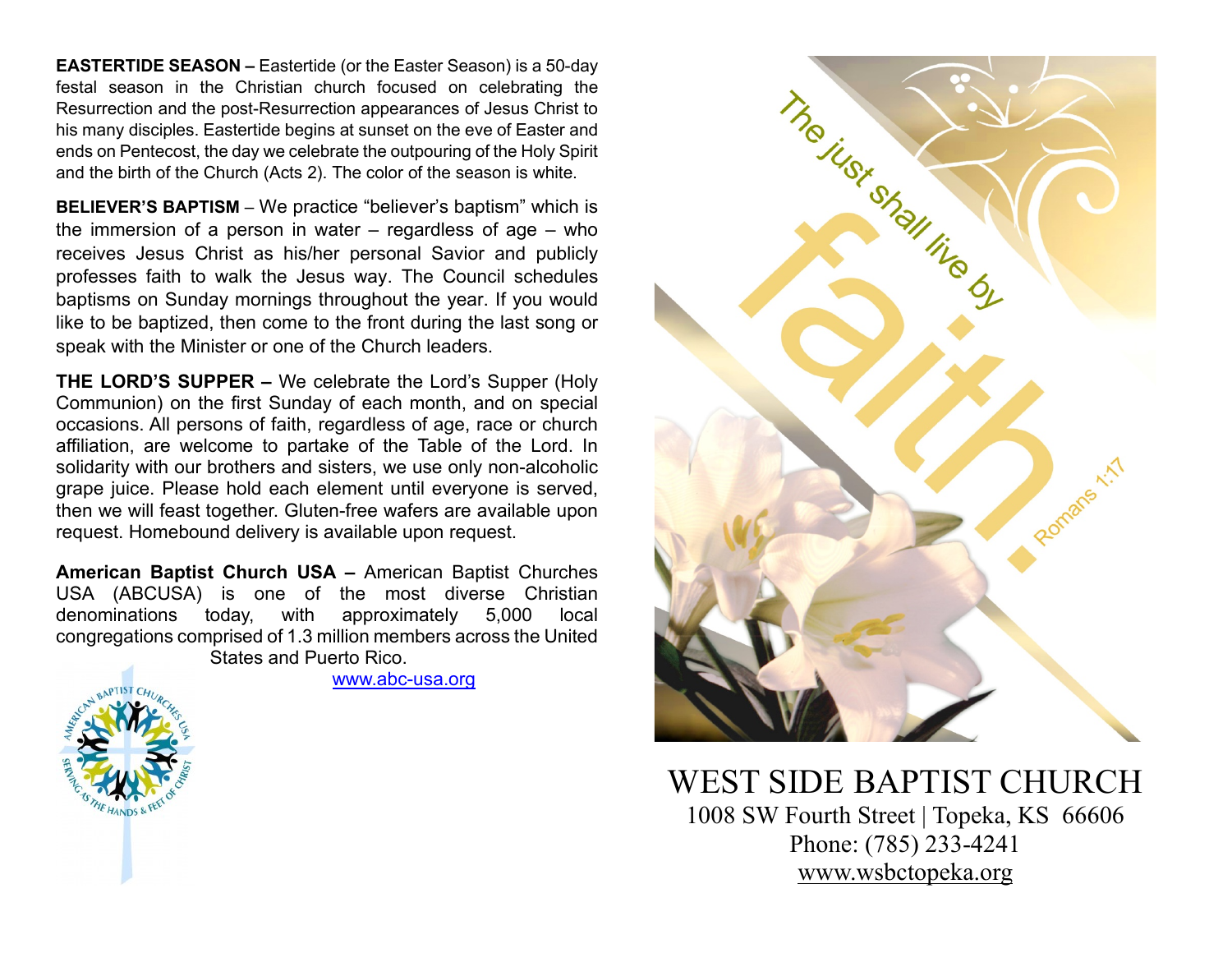# **CHRIST IS ALIVE LET CHRISTIANS SING**

- Verse 1 Christ is alive let Christians sing The cross stands empty to the sky Let streets and homes with praises ring Love drowned in death Shall never die
- Verse 2 Christ is alive No longer bound to distant years in Palestine But saving healing here and now And touching ev'ry place and time
- Verse 3 Not throned afar remotely high Untouched unmoved by human pains But daily in the midst of life Our Savior in the Godhead reigns
- Verse 4 In ev'ry insult rift and war Where color scorn or wealth divide Christ suffers still yet loves the more And lives where even hope has died
- Verse 5 Christ is alive and comes to bring Good news to this and every age Till earth and sky and ocean ring with joy With justice love and praise

CCLI Song # 68041 - Brian Arthur Wren | T. Williams © Words: 1975 Hope Publishing Company. Music: Public Domain. For use solely with the SongSelect® Terms of Use. All rights reserved. [www.ccli.com.](http://www.ccli.com/) CCLI License # 11045747

# **"COME, PEOPLE OF THE RISEN KING"**

- Verse 1 Come people of the Risen King Who delight to bring Him praise Come all and tune your hearts to sing To the Morning Star of grace From the shifting shadows of the earth We will lift our eyes to Him Where steady arms of mercy reach To gather children in
- Chorus Rejoice rejoice let ev'ry tongue rejoice One heart one voice O Church of Christ rejoice
- Verse 2 Come those whose joy is morning sun And those weeping through the night Come those who tell of battles won And those struggling in the fight For His perfect love will never change And His mercies never cease But follow us through all our days With the certain hope of peace
- Verse 3 Come young and old from ev'ry land Men and women of the faith Come those with full or empty hands Find the riches of His grace Over all the world His people sing Shore to shore we hear them call The truth that cries through ev'ry age Our God is all in all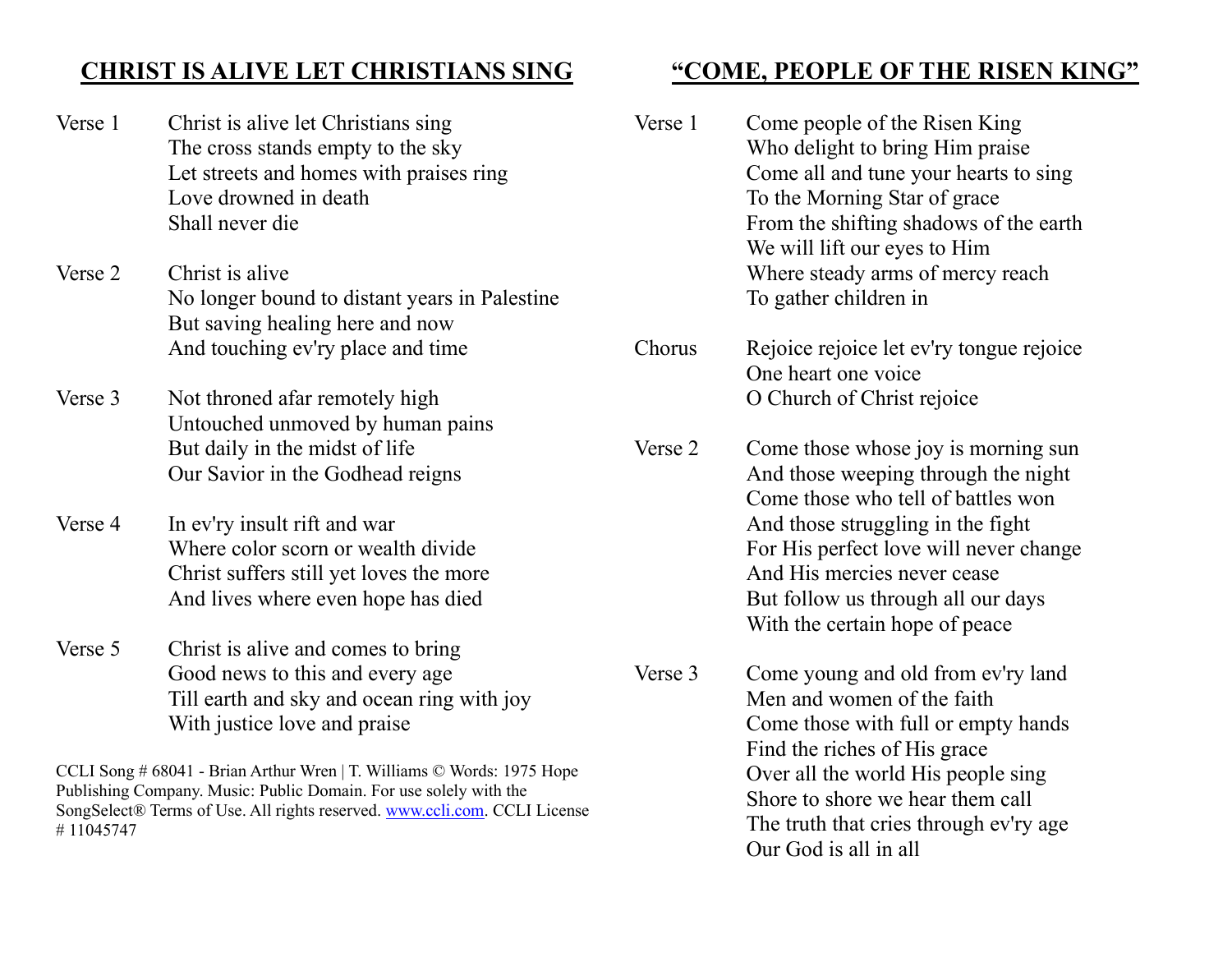CCLI Song # 5232617 - Keith Getty | Kristyn Getty | Stuart Townend © 2007 Thankyou Music (Admin. by Capitol CMG Publishing). For use solely with the SongSelect® Terms of Use. All rights reserved. [www.ccli.com.](http://www.ccli.com/) CCLI License # 11045747

# **LIVING HOPE**

- Verse 1 How great the chasm that lay between us How high the mountain I could not climb In desperation I turned to heaven And spoke Your name into the night Then through the darkness Your loving-kindness Tore through the shadows of my soul The work is finished the end is written Jesus Christ my living hope
- Verse 2 Who could imagine so great a mercy What heart could fathom such boundless grace The God of ages stepped down from glory To wear my sin and bear my shame The cross has spoken I am forgiven The King of kings calls me His own Beautiful Savior I'm Yours forever Jesus Christ my living hope
- Chorus Hallelujah praise the One who set me free Hallelujah death has lost its grip on me You have broken every chain There's salvation in Your name Jesus Christ my living hope
- Verse 3 Then came the morning that sealed the promise Your buried body began to breathe

Out of the silence the Roaring Lion Declared the grave has no claim on me (REPEAT) Jesus Yours is the victory whoa

Ending Jesus Christ my living hope Oh God You are my living hope

CCLI Song # 7106807 - Brian Johnson | Phil Wickham © 2017 Phil Wickham Music (Fair Trade Music Publishing [c/o Essential Music Publishing LLC]). Simply Global Songs (Fair Trade Music Publishing [c/o Essential Music Publishing LLC]). Sing My Songs (Fair Trade Music Publishing [c/o Essential Music Publishing LLC]). Bethel Music Publishing. For use solely with the SongSelect® Terms of Use. All rights reserved. [www.ccli.com.](http://www.ccli.com/) CCLI License # 11045747

### **OPEN THE EYES OF MY HEART**

- Chorus Open the eyes of my heart Lord Open the eyes of my heart I want to see You I want to see You
- Verse To see You high and lifted up Shining in the light of Your glory Pour out Your power and love As we sing holy holy holy
- Bridge Holy holy holy  $(3x)$ I want to see You

CCLI Song # 2298355 - Paul Baloche © 1997 Integrity's Hosanna! Music (Admin. by Capitol CMG Publishing (Integrity Music [DC Cook])). For use solely with the SongSelect® Terms of Use. All rights reserved. [www.ccli.com.](http://www.ccli.com/) CCLI License # 11045747